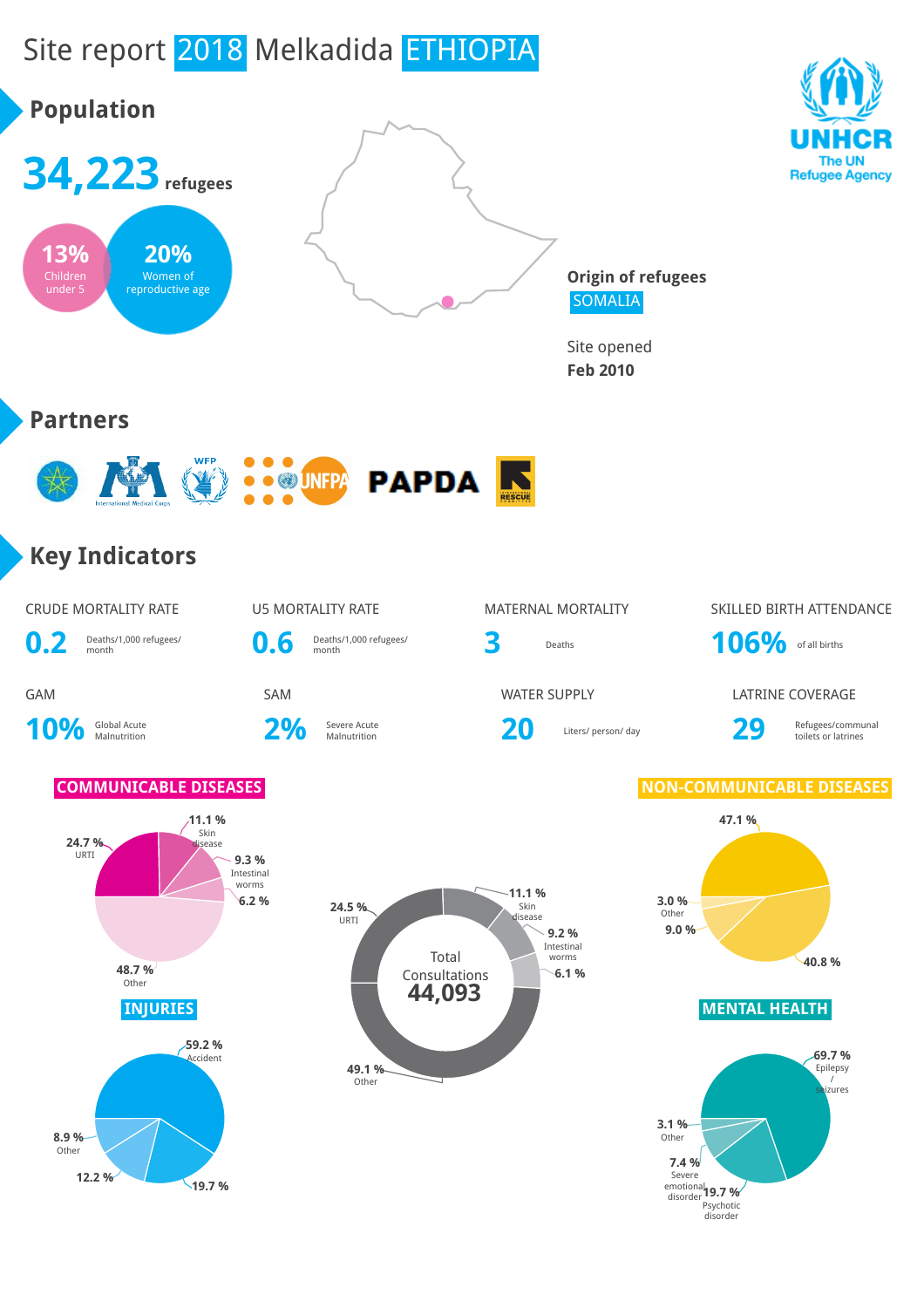### **Public Health**

| <b>HEALTH STAFFING</b>                                      | <b>INDICATOR</b> | <b>STANDARD</b> |           | <b>MORBIDITY</b>                                 | <b>INDICATOR</b> | <b>STANDARD</b> |   |
|-------------------------------------------------------------|------------------|-----------------|-----------|--------------------------------------------------|------------------|-----------------|---|
| Number of medical doctors                                   |                  | 1: 50,000       | $\bullet$ | Incidence of malaria among children under        | $\bf{0}$         |                 |   |
| Number of qualified nurses                                  |                  | $1:$ < 10,000   | $\bullet$ | Incidence of watery diarrhoea among              | 30               |                 |   |
| Number of community health workers                          |                  | 1:1,000         | $\bullet$ | children under 5                                 |                  |                 |   |
| <b>ACCESS AND UTILIZATION</b>                               | <b>INDICATOR</b> | <b>STANDARD</b> |           | Incidence of pneumonia among children<br>under 5 | 13               |                 |   |
| Consultations per trained clinician per day                 | 45               | < 50            | Ø         | Incidence of pneumonia among over 5              | $\overline{4}$   |                 |   |
| Health utilisation rate (new visits / refugee /             | 1.2              | $1 - 4$         | ☑         | Tuberculosis success rate                        |                  | < 90%           |   |
| year)<br>Proportion of host population consultations        | 19%              |                 |           | Were any MDR/X-TB cases diagnosed among<br>PoCs? |                  | <b>No</b>       |   |
| <b>MORTALITY</b>                                            | <b>INDICATOR</b> | <b>STANDARD</b> |           | <b>VACCINATION</b>                               | <b>INDICATOR</b> | <b>STANDARD</b> |   |
| <b>Crude Mortality Rate</b><br>(CMR) (/1000/month)          | 0.2              | < 0.75          | Ø         | Full vaccination coverage                        | 39%              | < 95%           | ೞ |
| Under-five Mortality Rate<br>(U5MR) (/1000/month)           | 0.6              | $< 1.5$         | Ø         | Measles vaccination coverage                     | 100%             | < 95%           | Ø |
| <b>Infant Mortality Rate</b><br>(IMR) (/1000 livebirths)    | 17.6             | $30$            | Ø         | Source of vaccination data                       |                  |                 |   |
| <b>Neonatal Mortality Rate</b><br>(NNMR) (/1000 livebirths) | 11               | < 20            | Ø         | IN-PATIENT DEPARTMENT (IPD)                      | <b>INDICATOR</b> | <b>STANDARD</b> |   |
| <b>OUTBREAK ALERT AND RESPONSE</b>                          | <b>INDICATOR</b> | <b>STANDARD</b> |           | Average length of stay (days)                    | 4.6              |                 |   |
| Proportion of outbreaks investigated within 48<br>hours     |                  | 100%            |           | Case fatality rate                               | 0.0              |                 |   |
| Number of outbreaks reported                                | 0                |                 |           | Hospitalisation rate                             | 7.1              | $50 - 150$      | ೞ |

## **Reproductive Health**

| <b>ANTENATAL CARE</b>                                                                     | <b>INDICATOR</b> | <b>STANDARD</b> |   | <b>FAMILY PLANNING</b>                                                      | <b>INDICATOR</b> | <b>STANDARD</b> |   |
|-------------------------------------------------------------------------------------------|------------------|-----------------|---|-----------------------------------------------------------------------------|------------------|-----------------|---|
| Antenatal care coverage                                                                   | 33%              | > 90%           | ⋒ | Contraceptive prevalence rate                                               | 1%               | $\geq 30\%$     | ⊠ |
| Coverage of antenatal tetanus vaccination                                                 | 59%              | >95%            | Ω | Source of contraceptive prevalence data                                     |                  |                 |   |
| <b>DELIVERY CARE</b>                                                                      | <b>INDICATOR</b> | <b>STANDARD</b> |   | SEXUAL AND GENDER-BASED VIOLENCE (SGBV)                                     | <b>INDICATOR</b> | <b>STANDARD</b> |   |
| Proportion of births attended by skilled<br>personnel                                     | 106%             | $\geq 90\%$     | Ø | Total number of reported rapes                                              | O                |                 |   |
| Proportion of births conducted by caesarean<br>section                                    | 0%               | $5 - 15%$       | ೞ | Proportion of eligible rape survivors provided<br>with PEP within 72 hours  |                  | 100%            |   |
| Proportion of newborn infants with low birth<br>weight (<2500 gs) (weighed within 72 hrs) | 4%               | < 15%           |   | Proportion of eligible rape survivors provided<br>with ECP within 120 hours |                  | 100%            |   |
| Proportion of teenage pregnancies                                                         | 3%               |                 |   | SEXUALLY TRANSMITTED INFECTIONS (STIS)                                      | <b>INDICATOR</b> | <b>STANDARD</b> |   |
| Still birth rate (/1000 total births / month)                                             |                  |                 |   | Number of genital ulcer diseases                                            | 9                |                 |   |
| Number of maternal deaths                                                                 | 3                |                 |   | Number of Pelvic Inflammatory diseases                                      | 5                |                 |   |
| Proportion of maternal deaths investigated<br>within 48 hours                             | 100%             | 100%            |   |                                                                             |                  |                 |   |